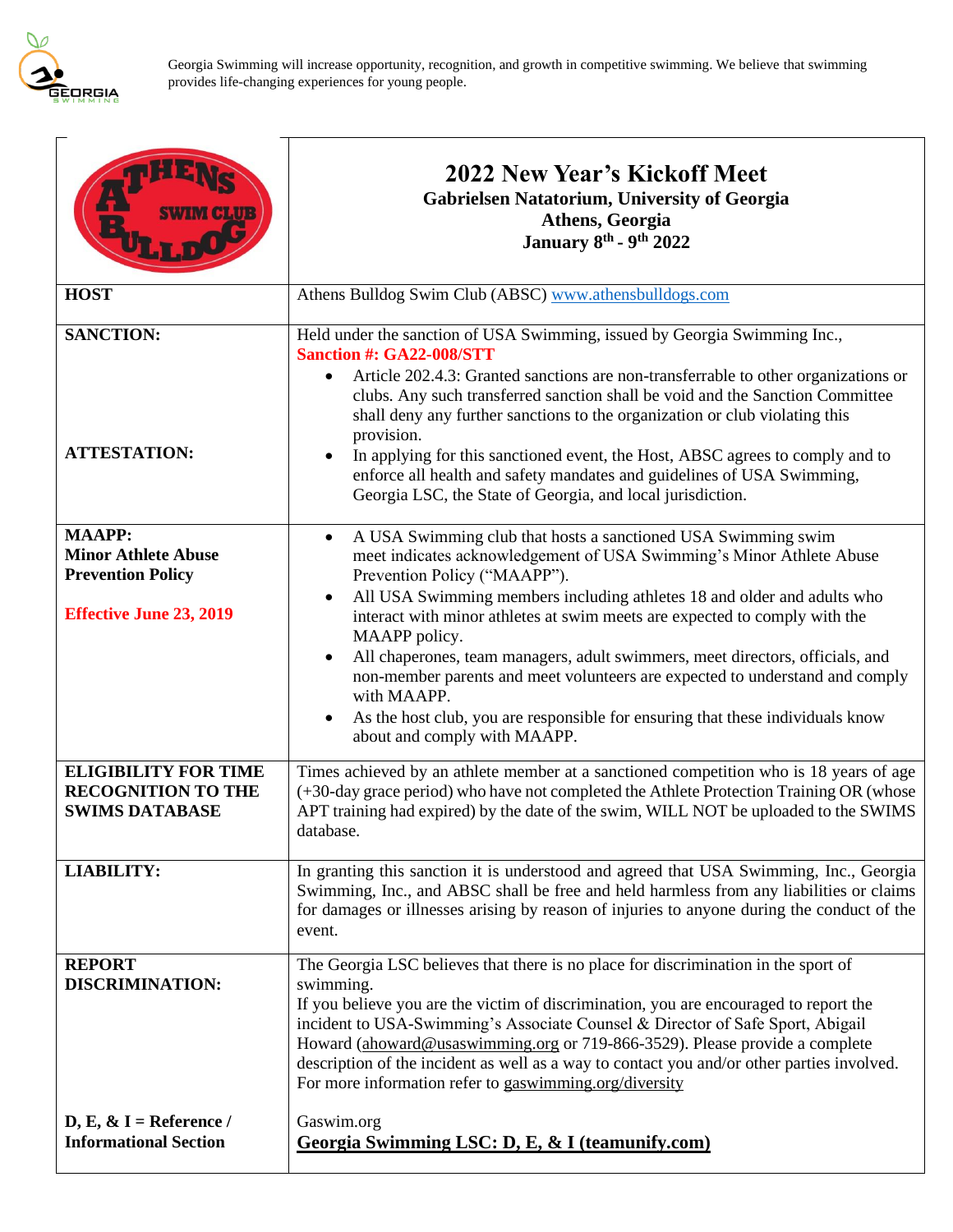| <b>MEET DIRECTOR:</b>    | Jonathan Foggin: jonathan@athensbulldogs.com                                                                                                                                                                                                                                                                                                                                                    |  |
|--------------------------|-------------------------------------------------------------------------------------------------------------------------------------------------------------------------------------------------------------------------------------------------------------------------------------------------------------------------------------------------------------------------------------------------|--|
| <b>MEET REFEREE:</b>     | Shami Jones shamicjones@gmail.com                                                                                                                                                                                                                                                                                                                                                               |  |
| <b>STARTER:</b>          | David Kennedy                                                                                                                                                                                                                                                                                                                                                                                   |  |
| <b>STROKE AND TURN:</b>  | Sharon Logan                                                                                                                                                                                                                                                                                                                                                                                    |  |
| <b>ADMIN OFFICIAL:</b>   | Rhonda Ackerman - rfackerman@windstream.net                                                                                                                                                                                                                                                                                                                                                     |  |
| <b>SAFETY DIRECTOR:</b>  | Mike Radford                                                                                                                                                                                                                                                                                                                                                                                    |  |
| <b>FACILITY:</b>         | <b>UGA Gabrielsen Natatorium</b>                                                                                                                                                                                                                                                                                                                                                                |  |
|                          | 330 River Road,                                                                                                                                                                                                                                                                                                                                                                                 |  |
|                          | Athens, GA 30602                                                                                                                                                                                                                                                                                                                                                                                |  |
|                          | This facility's competition pool is an 8 lane, 25-yard pool with Colorado timing and<br>scoreboard. The competition course has been certified in accordance with 104.2.2C(4). The<br>certification is on file with USA Swimming, Inc., and Georgia Swimming, Inc. The pool<br>depth at the start end equals (8 feet) and turn end depth equals (8 feet). 10 warm-up lanes<br>will be available. |  |
| <b>SCHEDULE:</b>         | Warm up: 1:30 pm<br>Start: 2:15 pm<br>Saturday:<br>All Age Groups<br>Start: 10:15 am<br>Sunday:<br>All Age Groups<br>Warm up: 9:00 am                                                                                                                                                                                                                                                           |  |
| <b>MEET FORMAT:</b>      | This will be a timed final SCY meet.<br>$\bullet$                                                                                                                                                                                                                                                                                                                                               |  |
|                          | 8 lanes will be used for competition.<br>$\bullet$                                                                                                                                                                                                                                                                                                                                              |  |
|                          | Time Trials will be offered.<br>$\bullet$                                                                                                                                                                                                                                                                                                                                                       |  |
|                          | All events will be Pre-Seeded except for the 1000 Free, which will be swum<br>$\bullet$                                                                                                                                                                                                                                                                                                         |  |
|                          | fastest to slowest.                                                                                                                                                                                                                                                                                                                                                                             |  |
| <b>ENTRY FEES:</b>       | \$6.00<br><b>Individual Events:</b><br>$\bullet$                                                                                                                                                                                                                                                                                                                                                |  |
|                          | Time Trials:<br>\$6.00<br>$\bullet$                                                                                                                                                                                                                                                                                                                                                             |  |
|                          | Swimmer Surcharge:<br>\$15.00<br>$\bullet$                                                                                                                                                                                                                                                                                                                                                      |  |
|                          | \$2.00 Ga travel surcharge applies to all non-Georgia LSC registered swimmers.<br>$\bullet$                                                                                                                                                                                                                                                                                                     |  |
|                          |                                                                                                                                                                                                                                                                                                                                                                                                 |  |
| <b>ELIGIBILITY:</b>      | <b>OPEN</b> to all USA-registered swimmers from ABSC, GOLD, LIFE, LINS, MAAC, SCAT,<br>WRA and other invited guests. ABSC will not allow unregistered swimmers, coaches,<br>officials, or teams to participate in this meet. No swimmer will be permitted to compete<br>unless the swimmer is a member in as provided in Article 302.                                                           |  |
| <b>ENTRIES:</b>          | Swimmers may swim a maximum of four (4) individual events per day.<br>$\bullet$                                                                                                                                                                                                                                                                                                                 |  |
|                          | Time Trials will count towards the athletes daily limit.                                                                                                                                                                                                                                                                                                                                        |  |
|                          |                                                                                                                                                                                                                                                                                                                                                                                                 |  |
| <b>CHECK IN</b>          | Deck entries can be made with the clerk of course up to 30 minutes before the start of the                                                                                                                                                                                                                                                                                                      |  |
| <b>CLERK of COURSE</b>   | session. In order to be seeded into the 500 Free swimmers must check in with the Clerk of<br>Course 30 minutes prior to the start of Friday's session In order to be seeded into the 400                                                                                                                                                                                                        |  |
|                          | IM, swimmers much check in by the end of the session Friday night. Swimmers who do                                                                                                                                                                                                                                                                                                              |  |
|                          | not make the top four heats in the 400 IM will have the option of being seeded in an alternate                                                                                                                                                                                                                                                                                                  |  |
|                          | event for the Sunday session.                                                                                                                                                                                                                                                                                                                                                                   |  |
|                          |                                                                                                                                                                                                                                                                                                                                                                                                 |  |
| <b>ENTRY SUBMISSION:</b> | January $2nd$ , 2022 by 6:00 pm<br>Submit entries in a format suitable for import into Hy-Tek Meet Manager. Entries must                                                                                                                                                                                                                                                                        |  |
|                          | include the USA Swimming Club Code and each swimmer's USA Swimming number, first                                                                                                                                                                                                                                                                                                                |  |
|                          | and last name, age, and seeding time for each event entered.                                                                                                                                                                                                                                                                                                                                    |  |
|                          |                                                                                                                                                                                                                                                                                                                                                                                                 |  |
| <b>RULES:</b>            | Tech Suit Restriction for 12-and-Under Swimmers:                                                                                                                                                                                                                                                                                                                                                |  |
|                          | https://www.usaswimming.org/news/2020/08/24/tech-suit-restriction-for-12-and-under-swimmers<br>102.8 SWIMWEAR .1 Design                                                                                                                                                                                                                                                                         |  |
|                          | F. No Technical Suit may be worn by any 12 & Under USA Swimming athlete member in                                                                                                                                                                                                                                                                                                               |  |
|                          | competition at any Sanctioned, Approved or Observed meet.                                                                                                                                                                                                                                                                                                                                       |  |
|                          | 1) A Technical Suit is one that has the following components:                                                                                                                                                                                                                                                                                                                                   |  |
|                          | a. Any suit with any bonded or taped seams regardless of its fabric or silhouette; or                                                                                                                                                                                                                                                                                                           |  |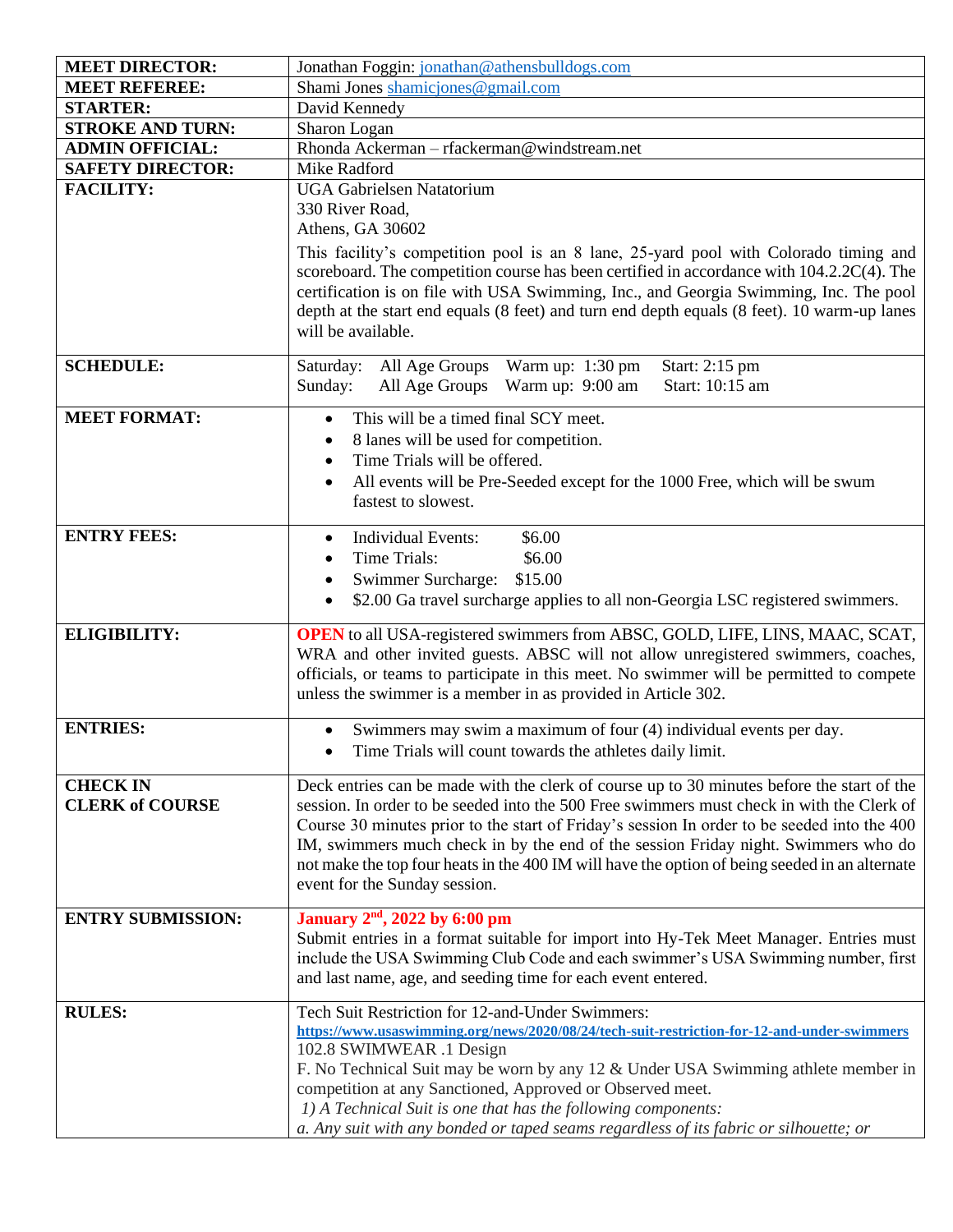| b. Any suit with woven fabric extending past the hips.                                                                                                                                                                                                                                                                                                                                                                                                                                                                                                                                                                                                                             |
|------------------------------------------------------------------------------------------------------------------------------------------------------------------------------------------------------------------------------------------------------------------------------------------------------------------------------------------------------------------------------------------------------------------------------------------------------------------------------------------------------------------------------------------------------------------------------------------------------------------------------------------------------------------------------------|
| (Note: WOVEN FABRIC-A suit with woven fabric and sewn seams that does not extend<br>below the hips is permitted.) (Note: KNIT FABRIC-A suit with knit fabric and sewn seams<br>not extending below the knees is permitted.)<br>This rule is in effect for all USA Swimming competitions in the United States, so                                                                                                                                                                                                                                                                                                                                                                   |
| any manufacturer or vendor selling a suit in the United States is subject to the above<br>rule. No Technical Suits may be worn by any 12-Under USA Swimming athlete member<br>in competition at any Sanctioned, Approved or Observed meet.                                                                                                                                                                                                                                                                                                                                                                                                                                         |
| <b>Current USA Swimming Rules, including the Minor Athlete Abuse Prevention Policy</b><br>("MAAPP"), will govern this meet.                                                                                                                                                                                                                                                                                                                                                                                                                                                                                                                                                        |
| Use of audio or visual recording devices, including a cell phone, is not permitted in<br>changing areas, behind the blocks (Including warm-up, warm-down, and Competition), rest<br>rooms or locker rooms.                                                                                                                                                                                                                                                                                                                                                                                                                                                                         |
| Any swimmer entered in the meet, must be certified by a USA Swimming member-coach<br>as being proficient in performing a racing start or must start each race from within the water.<br>When unaccompanied by a member coach, it is the responsibility of the swimmer or the<br>swimmer's legal guardian to ensure compliance with this requirement.                                                                                                                                                                                                                                                                                                                               |
| <b>Deck changes are prohibited.</b> (Defined as changing, in whole or in part, into or out of a<br>swimsuit when wearing just one suit in an area other than a permanent or temporary locker<br>room, bathroom, changing room or other space designated for changing purposes).<br>Swimmers participating in deck changing could be subject to removal from further<br>competition in the meet.                                                                                                                                                                                                                                                                                    |
| On deck registrations will not be permitted during this event.                                                                                                                                                                                                                                                                                                                                                                                                                                                                                                                                                                                                                     |
| Operation of a drone, or any other flying apparatus, is prohibited over the venue (pools,<br>athlete/coaches' areas, spectator areas and open ceiling locker rooms) any time athletes,<br>coaches, officials and /or spectators are present. Exceptions may be granted with prior<br>written approval by the Program Operations Vice Chair, Program & Events Committee<br>Chair, or designee.                                                                                                                                                                                                                                                                                      |
| All referees, starters, administrative officials, chief judges, and stroke and turn judges,<br>serving in an official capacity in a sanctioned event, must be non-athlete members of USA<br>Swimming or members of other FINA-member organizations. All meet directors for meets<br>sanctioned by USA Swimming must be members of USA Swimming. Except for coaches<br>accompanying athletes participating under the provisions of 202.9 or USA Swimming's<br>"open border" policy, all persons acting in any coaching capacity in a sanctioned event<br>must be coach members of USA Swimming.                                                                                     |
| Photos and videos may be taken of swimmers during the meet by parents or a professional<br>photographer retained by the host club. All participants agree to be filmed or photographed<br>by photographers designated by the meet host and to allow the meet host the right to use<br>names, pictures, likenesses, and biographical information before, during, or after the period<br>of participation in Georgia Swimming competitions to promote swimming and meets<br>hosted by the meet organizer. If you do not wish to have your child(ren) photographed, you<br>may withdraw your consent by informing the Meet Director before the start of the first day<br>of the meet. |
| A swimmer must start and finish the race in the same lane.<br>Deck Pass is acceptable proof of USA Swimming membership.                                                                                                                                                                                                                                                                                                                                                                                                                                                                                                                                                            |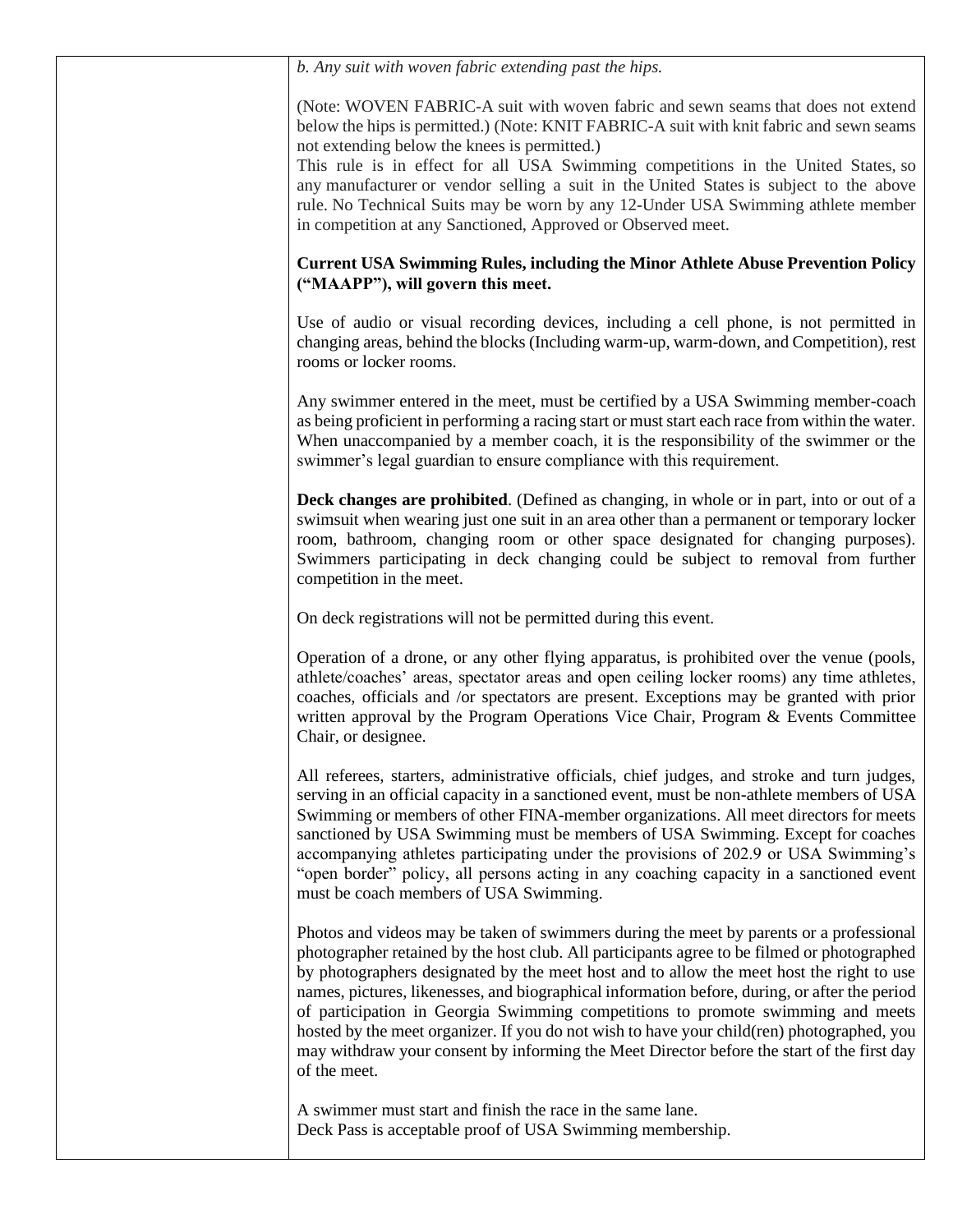|                           | Swimmers participating under the provisions of 202.9 or USA Swimming's "open border"           |  |  |
|---------------------------|------------------------------------------------------------------------------------------------|--|--|
|                           | policy must be under the supervision of their own coach or a USA Swimming member               |  |  |
|                           | coach. The Meet Director or Meet Referee may assist the swimmer in deciding for such           |  |  |
|                           | supervision, but it is the swimmer's responsibility to make such arrangements prior to the     |  |  |
|                           | start of the meet.                                                                             |  |  |
| <b>COACHES:</b>           | Coaches will be required to sign in and show their USA Swimming coaches registration           |  |  |
|                           | card or DECK PASS for verification that all certifications are current.                        |  |  |
|                           |                                                                                                |  |  |
| <b>OFFICIALS:</b>         | ABSC welcomes visiting officials and apprentices and will appreciate help in officiating       |  |  |
|                           | this competition. There will be an official's meeting 30 minutes prior to the start of each    |  |  |
|                           | session. The official's uniform will consist of a white polo collared shirt, navy blue shorts, |  |  |
|                           | skirts or slacks with white socks and shoes. All officials must present at check in, their     |  |  |
|                           | current LSC Officials Certification Card; OR a recently completed Apprentice Form; AND         |  |  |
|                           | proof of current USA Swimming Non-Athlete membership. Credentials may be required              |  |  |
|                           | for deck access and hospitality.                                                               |  |  |
|                           |                                                                                                |  |  |
| <b>MEET COMMITTEE /</b>   | The Meet Committee / Meet Jury shall be established during the coaching meeting or prior       |  |  |
| <b>MEET JURY:</b>         | to the competition and shall consist of the Meet Director, Meet Referee, Coaches, and          |  |  |
|                           | athlete members, as appropriate. As defined in the Official Glossary (2021 USA Swimming        |  |  |
|                           | Rulebook).                                                                                     |  |  |
|                           |                                                                                                |  |  |
| <b>AWARDS:</b>            | None                                                                                           |  |  |
|                           |                                                                                                |  |  |
| <b>SCORING:</b>           | The meet will not be scored.                                                                   |  |  |
|                           |                                                                                                |  |  |
| <b>CONCESSIONS:</b>       | To be determined.                                                                              |  |  |
| <b>GEORGIA WARM-UP</b>    | The Georgia Swimming approved warm-up guidelines will be followed for this meet.               |  |  |
| <b>POLICY:</b>            | Warm-up lane assignments will be posted at the pool. USA Swimming Certified Coaches            |  |  |
|                           | must supervise in the vicinity of all warm-up activities.                                      |  |  |
|                           | <b>Refer www.gaofficials.org/documents &gt; Sanctions</b>                                      |  |  |
|                           |                                                                                                |  |  |
| <b>GEORGIA SCRATCH</b>    | Refer www.gaofficials.org/documents > Sanctions                                                |  |  |
| <b>RULE:</b>              |                                                                                                |  |  |
| <b>MISC. INFORMATION:</b> | At the time of sanctioning, spectators are allowed at UGA events and will be allowed at        |  |  |
|                           | this meet. However, this has the potential to change depending on the COVID situation in       |  |  |
|                           | Athens. ABSC will rely on guidance from the UGA and the CDC on this matter and                 |  |  |
|                           | announce any changes prior to the meet.                                                        |  |  |
|                           |                                                                                                |  |  |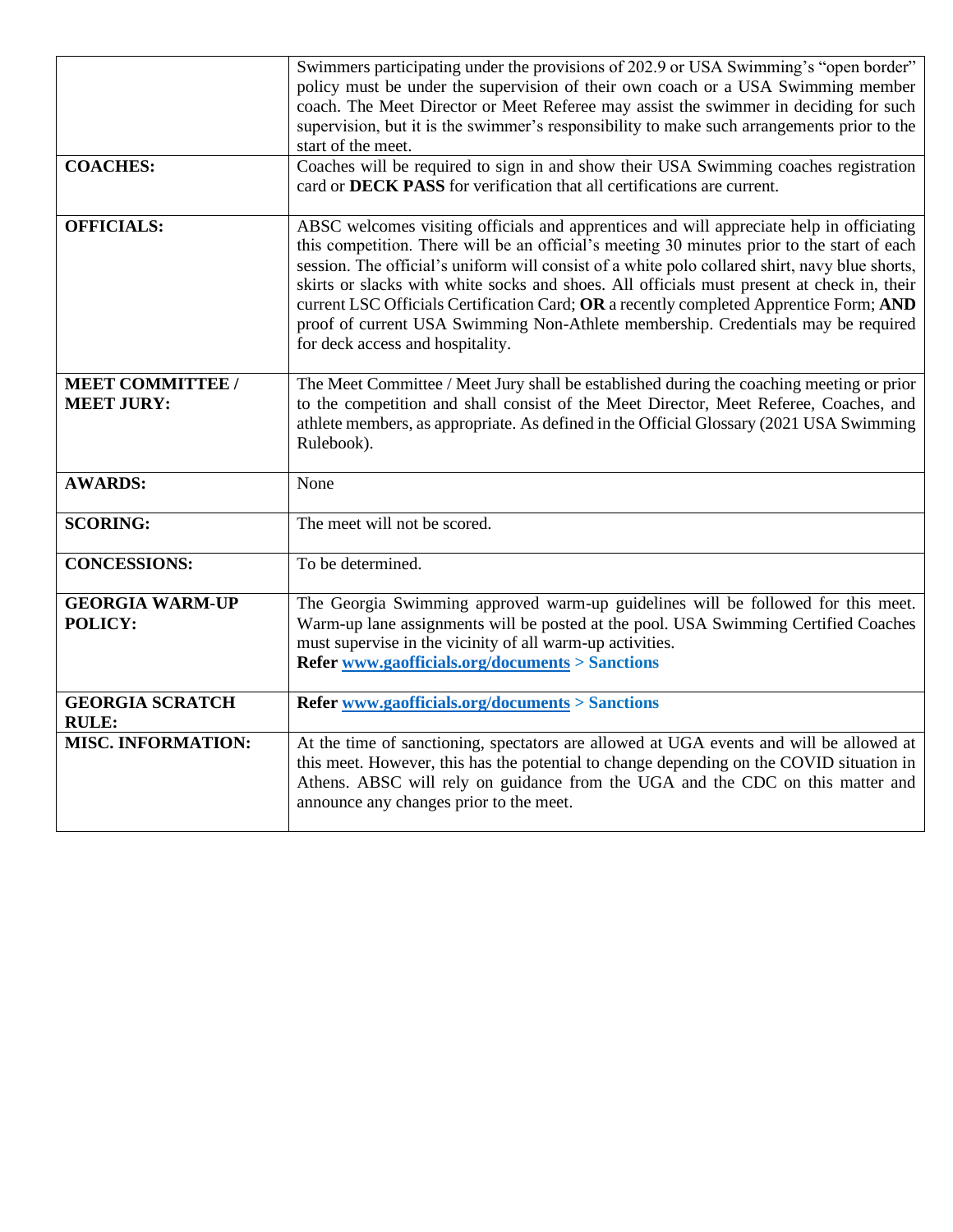### **Order of Events**

### **Warm-up: 1:30 pm Saturday Afternoon, January 8 th**

 **Meet Starts: 2:15 pm** 

| <b>Girls' Event</b><br><b>Number</b> | <b>Time</b><br><b>Standard</b> | <b>Event</b>                | <b>Time</b><br><b>Standard</b> | Boys'<br><b>Event</b><br><b>Number</b> |
|--------------------------------------|--------------------------------|-----------------------------|--------------------------------|----------------------------------------|
| 1                                    |                                | *12 and Under 50 Butterfly  |                                | 2                                      |
| 3                                    | 3:00.89                        | *12 and Under 200 Butterfly | 2:56.59                        | $\overline{4}$                         |
| 5                                    |                                | 13 and Over 200 Butterfly   |                                | 6                                      |
| $\overline{7}$                       |                                | 12 & Under 50 freestyle     |                                | 8                                      |
| 9                                    |                                | 13 & Over 50 Freestyle      |                                | 10                                     |
| 11                                   |                                | 8 & Under 25 Breaststroke   |                                | 12                                     |
| 13                                   |                                | 12 & Under 100 Breaststroke |                                | 14                                     |
| 15                                   |                                | 13 & Over 100 Breaststroke  |                                | 16                                     |
| 17                                   | 3:19.19                        | 12 & Under 200 freestyle    | 3:06.69                        | 18                                     |
| 19                                   |                                | 13 & Over 200 Freestyle     |                                | 20                                     |
| 21                                   |                                | 8 & Under 25 Backstroke     |                                | 22                                     |
| 23                                   |                                | 12 & Under 100 Backstroke   |                                | 24                                     |
| 25                                   |                                | 13 & Over 100 Backstroke    |                                | 26                                     |
| 27                                   |                                | **12 & Under 100 IM         |                                | 28                                     |
| 29                                   |                                | **11 & Over 200 IM          |                                | 30                                     |

**Warm-up: 9:00 am Sunday Morning, January 9 th**

 **Meet Starts: 10:15 am** 

| <b>Girls' Event</b><br><b>Number</b> | <b>Time</b><br><b>Standard</b> | Event                        | <b>Time</b><br><b>Standard</b> | Boys'<br>Event<br><b>Number</b> |
|--------------------------------------|--------------------------------|------------------------------|--------------------------------|---------------------------------|
| 31                                   |                                | *12 & Under 50 Breaststroke  |                                | 32                              |
| 33                                   | 3:23.09                        | *12 & Under 200 Breaststroke | 3:14.89                        | 34                              |
| 35                                   |                                | 13 & Over 200 Breaststroke   |                                | 36                              |
| 37                                   |                                | 8 & Under 25 Butterfly       |                                | 38                              |
| 39                                   |                                | 12 & Under 100 Butterfly     |                                | 40                              |
| 41                                   |                                | 13 & Over 100 Butterfly      |                                | 42                              |
| 43                                   |                                | 8 & Under 25 Freestyle       |                                | 44                              |
| 45                                   |                                | 12 & Under 100 freestyle     |                                | 46                              |
| 47                                   |                                | 13 & Over 100 Freestyle      |                                | 48                              |
| 49                                   |                                | *12 & Under 50 Backstroke    |                                | 50                              |
| 51                                   | 2:56.59                        | *12 & Under 200 Backstroke   | 2:52.69                        | 52                              |
| 53                                   |                                | 13 & Over 200 Backstroke     |                                | 54                              |
| 55                                   |                                | †Open 1000 Freestyle         |                                | 56                              |

\*Swimmers may choose either the 50 or the 200 of the strokes, provided they have the listed time standard. \*\* Swimmers may choose either the 100 or the 200 IM, but not both.

†Depending on timelines, Meet Management reserves to limit the 1000 Free to 3 heats or fewer.

Results will be posted both on Meet Mobile and at

[www.athensbulldogs.com](about:blank)

**2022 New Year's Kickoff January 8th -9 th, 2022**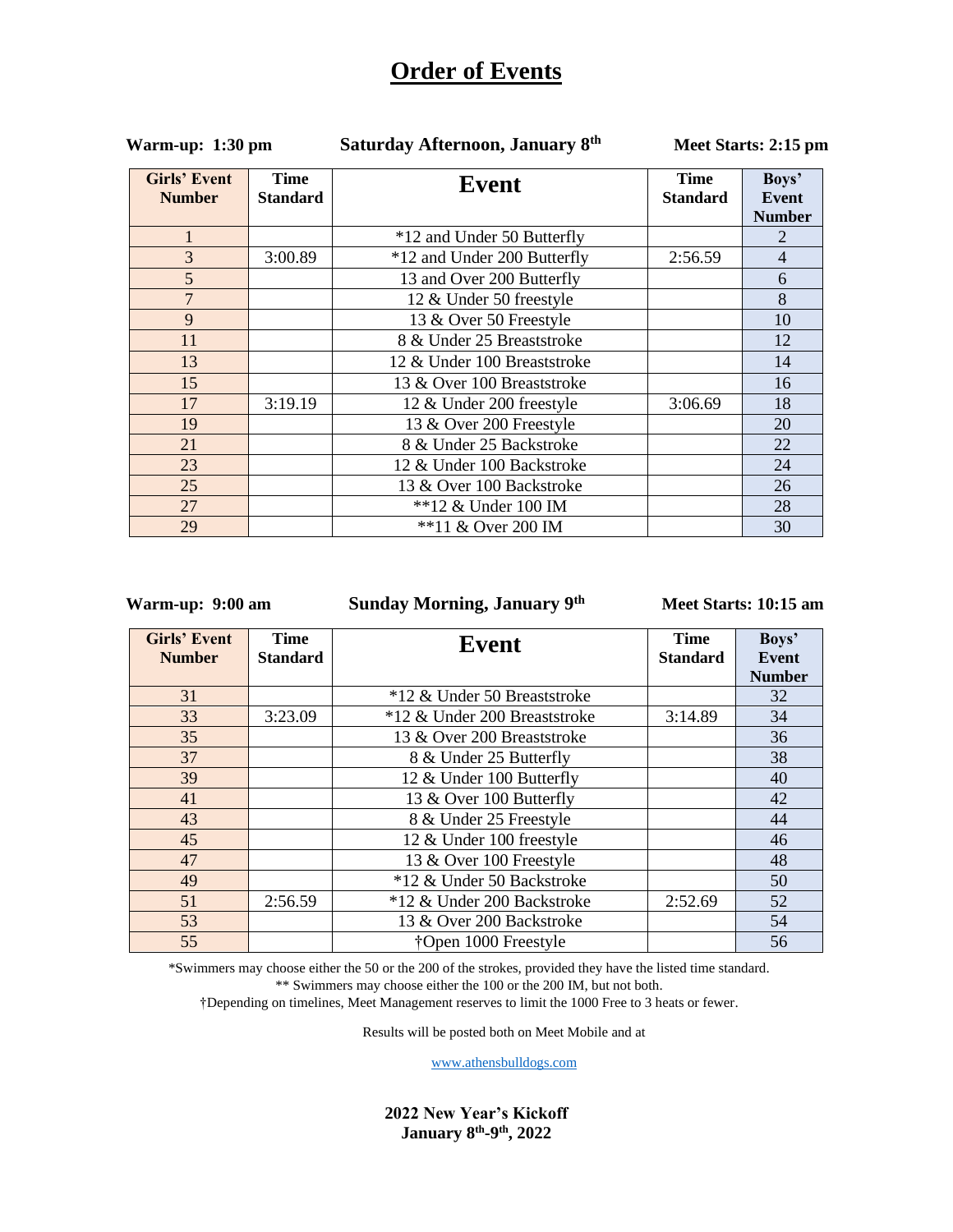| Team Name                                                                                                                                                                                                                            | Team abbreviation                                                                                                                                                                                                              |
|--------------------------------------------------------------------------------------------------------------------------------------------------------------------------------------------------------------------------------------|--------------------------------------------------------------------------------------------------------------------------------------------------------------------------------------------------------------------------------|
| Team Address <u>the contract of the contract of the contract of the contract of the contract of the contract of the contract of the contract of the contract of the contract of the contract of the contract of the contract of </u> |                                                                                                                                                                                                                                |
|                                                                                                                                                                                                                                      | State $\frac{\ }{\ }$<br>$\mathsf{Zip}$                                                                                                                                                                                        |
|                                                                                                                                                                                                                                      | Head Coach Lease and Coach Lease and Coach Lease and Coach Lease and Coach Lease and Coach Lease and Coach Lease and Coach Lease and Coach Lease and Coach Lease and Coach Lease and Coach Lease and Coach Lease and Coach Lea |
|                                                                                                                                                                                                                                      |                                                                                                                                                                                                                                |
|                                                                                                                                                                                                                                      |                                                                                                                                                                                                                                |
| All coaches from your team present at the meet, must be listed                                                                                                                                                                       |                                                                                                                                                                                                                                |
| 1.                                                                                                                                                                                                                                   |                                                                                                                                                                                                                                |
| 3                                                                                                                                                                                                                                    |                                                                                                                                                                                                                                |
| 5 <sub>1</sub>                                                                                                                                                                                                                       |                                                                                                                                                                                                                                |
| <b>Entry Fee</b>                                                                                                                                                                                                                     | \$6.00 x (number of athletes)<br>$= \underbrace{\qquad \qquad }_{\qquad \qquad }= \underbrace{\qquad \qquad }_{\qquad \qquad }$                                                                                                |
| Athlete Fee                                                                                                                                                                                                                          | \$15.00 x (number of athletes)<br>$= \underbrace{\qquad \qquad }_{\qquad \qquad }= \underbrace{\qquad \qquad }_{\qquad \qquad }$                                                                                               |
| <b>Time Trials</b>                                                                                                                                                                                                                   | \$6.00 x (number of athletes)                                                                                                                                                                                                  |
| Non-Ga LSC registered athletes                                                                                                                                                                                                       | \$2.00 x (number of athletes)<br>$\equiv \underbrace{\qquad \qquad }_{\qquad \qquad \qquad \qquad }=\underbrace{\qquad \qquad }_{\qquad \qquad \qquad }$                                                                       |
|                                                                                                                                                                                                                                      | <b>TOTAL</b><br>$\qquad \qquad =\qquad \qquad$                                                                                                                                                                                 |

#### **Submit one check payable to: ABSC**

Entries must be received on or before **January** 2<sup>nd</sup>, 2022

Mail entries to: Jonathan Foggin (jonathan@athensbulldogs.com)

139 Hope Avenue, Athens, GA 30606

WAIVER, ACKNOWLEDGMENT AND LIABILITY RELEASE

I, the undersigned coach, or team representative, verify that all swimmers and coaches listed on the enclosed entry are registered with USA Swimming. I acknowledge that I am familiar with the safety rules of USA Swimming and Georgia Swimming regarding warm-up procedures and that I shall be responsible for the compliance of my swimmers with those rules during this meet. In granting this sanction it is understood and agreed that USA Swimming, Georgia LCS, and ABSC shall be free and harmless from any liabilities or claims for damages arising by reason of injuries to anyone during the conduct of the event. I have reviewed RULE 302.4 FALSE REGISTRATION and understand that if a swimmer who is not properly registered with USA Swimming competes in a sanctioned competition, Georgia Swimming Inc. may impose a fine of up to \$100.00 per event against the individual, member coach or member club submitting the entry.

\_\_\_\_\_\_\_\_\_\_\_\_\_\_\_\_\_\_\_\_\_\_\_\_\_\_\_\_\_\_\_\_\_\_\_\_\_\_\_\_\_\_\_\_\_\_\_\_\_\_ \_\_\_\_\_\_\_\_\_\_\_\_\_\_\_\_\_\_\_\_\_\_\_\_\_\_\_\_\_\_\_\_\_

Signature/Title Date

## COVID 19: